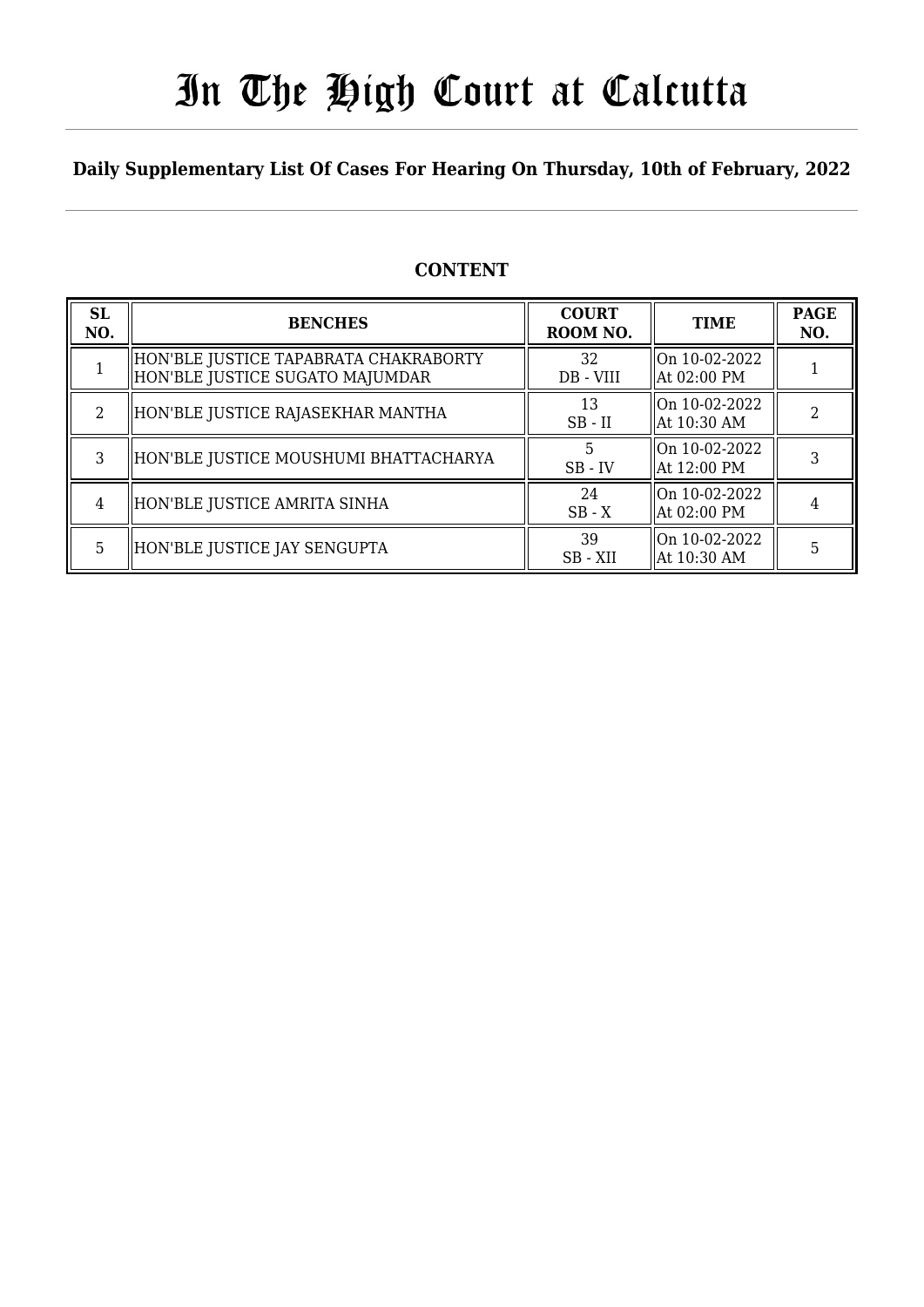

# Calcutta High Court **In The Circuit Bench at Port Blair**

### **Appellate Side**

**DAILY CAUSELIST For Thursday The 10th February 2022**

**COURT NO. 32**

**DIVISION BENCH (DB - VIII)**

**AT 2:00 PM**

**HON'BLE JUSTICE TAPABRATA CHAKRABORTY HON'BLE JUSTICE SUGATO MAJUMDAR**

**(VIA VIDEO CONFERENCE)**

**FROM PRINCIPAL BENCH**

#### **APPLICATION FOR ANTICIPATORY BAIL**

**MUNDA** 

|   | CRM(A)/1/2022  | PRADEEP RAM<br>VS<br>THE STATE (U.T. OF<br>ANDAMAN AND NICOBAR<br>ISLANDS) | <b>ALISHAM</b><br>VENKATESH |  |
|---|----------------|----------------------------------------------------------------------------|-----------------------------|--|
|   |                | <b>APPLICATION FOR BAIL</b>                                                |                             |  |
| 2 | CRM(DB)/1/2022 | M. VIGNESHWARAN @<br>VIGNESH<br>VS                                         | PARDESIA MT                 |  |

THE STATE

IA NO: CRAN/1/2022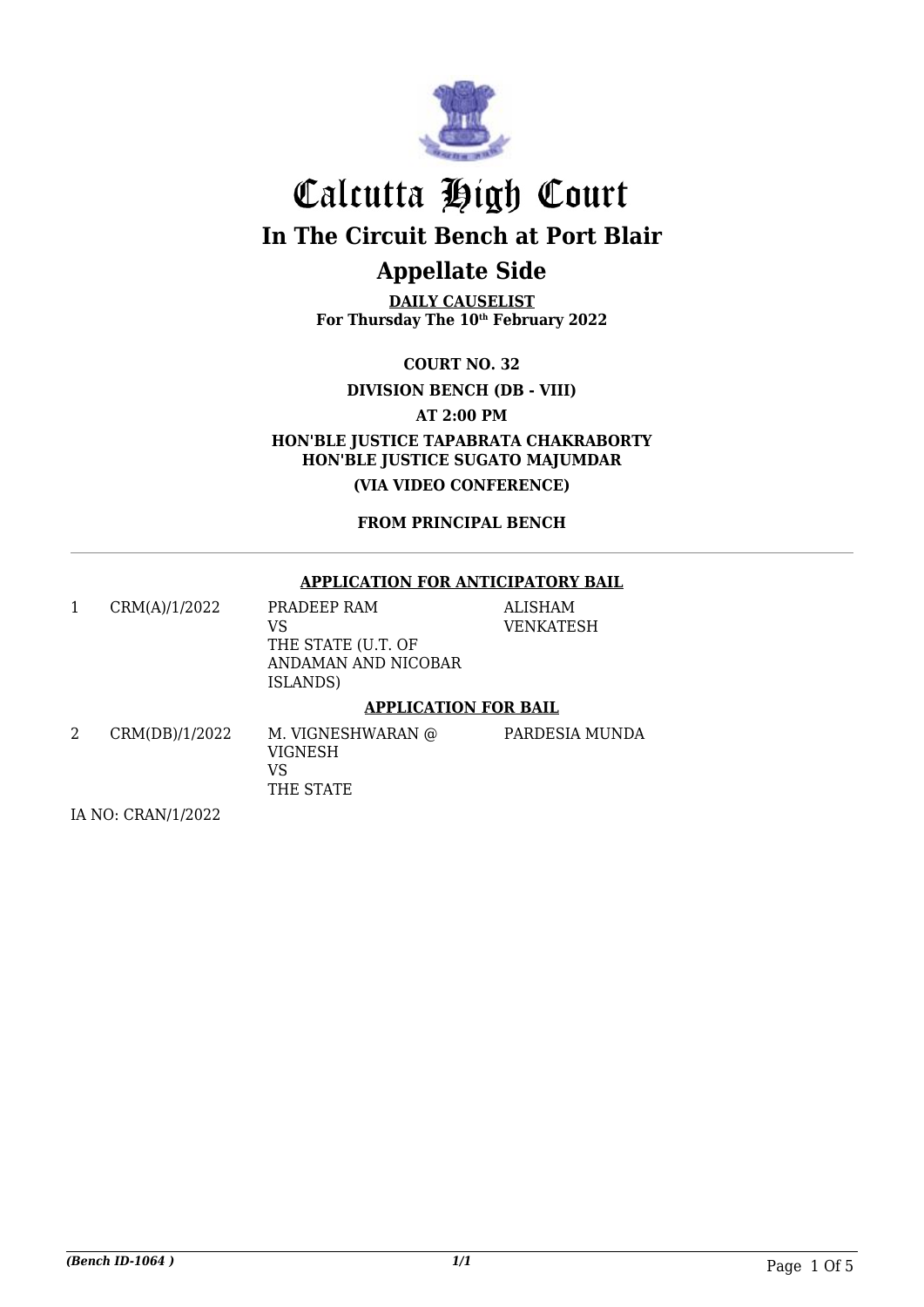

**DAILY CAUSELIST For Thursday The 10th February 2022**

**COURT NO. 13 SINGLE BENCH (SB - II) AT 10:30 AM HON'BLE JUSTICE RAJASEKHAR MANTHA (VIA VIDEO CONFERENCE)**

**FROM PRINCIPAL BENCH**

### **NEW MOTION**

1 WPA/20/2022 G.MOHAN DAS

VS THE EXCISE COMMISSIONER AND **OTHERS** 

GOPALA BINNU KUMAR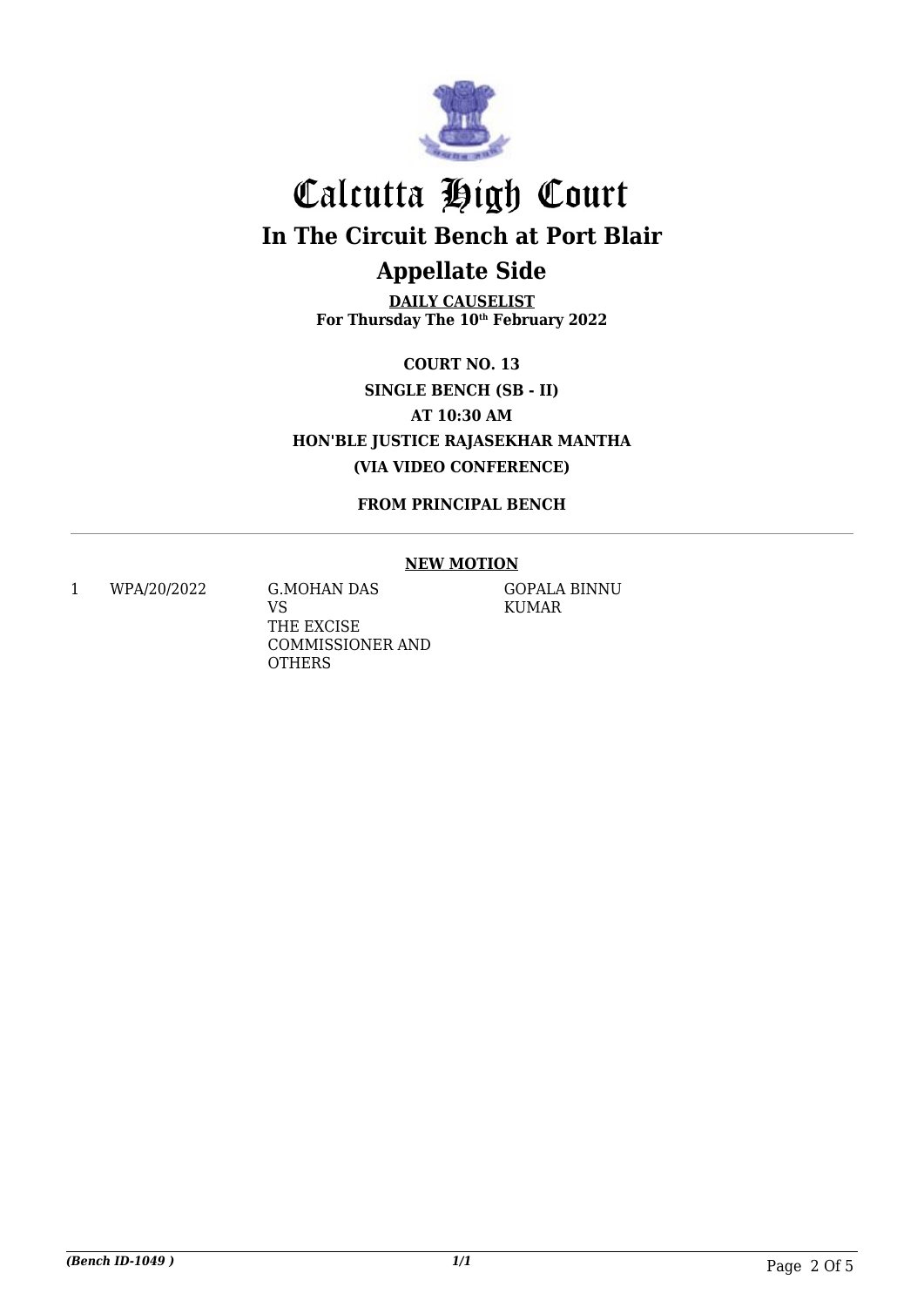

**DAILY CAUSELIST For Thursday The 10th February 2022**

**COURT NO. 5 SINGLE BENCH (SB - IV) AT 12:00 NOON HON'BLE JUSTICE MOUSHUMI BHATTACHARYA (VIA VIDEO CONFERENCE)**

**FROM PRINCIPAL BENCH**

### **NEW MOTION**

1 WPA/6/2022 SAURABH SINGH VS THE NATIONAL MEDICAL COMMISSION

G.BINNU KUMAR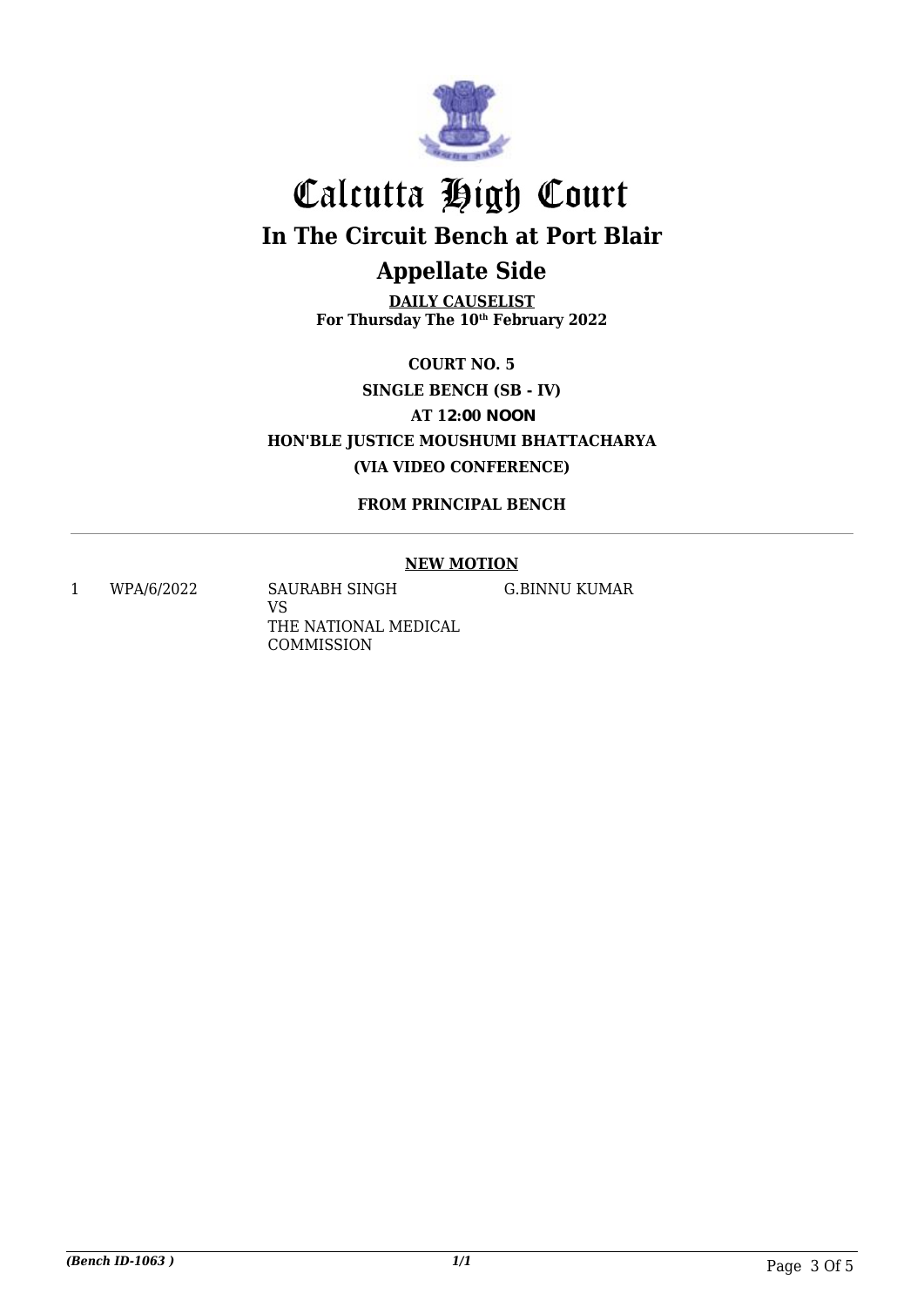

**DAILY CAUSELIST For Thursday The 10th February 2022**

**COURT NO. 24 SINGLE BENCH (SB - X) AT 2:00 PM HON'BLE JUSTICE AMRITA SINHA (VIA VIDEO CONFERENCE)**

**FROM PRINCIPAL BENCH**

#### **CONTEMPT APPLICATION**

| CPAN/24/2019<br>(IN WPA 84/2019) | SMT. ARCHANA SINGH<br>VS<br>MR. ABHISHEK DEV                     | <b>SHIPRA MONDAL</b> |
|----------------------------------|------------------------------------------------------------------|----------------------|
| CPAN/8/2021<br>(IN WPA 209/2018) | SHRI. K. R. SURESH KUMAR<br>VS<br>SHRI. UDIT PRAKASH AND<br>ANR. | ARUN S. KUMAR        |